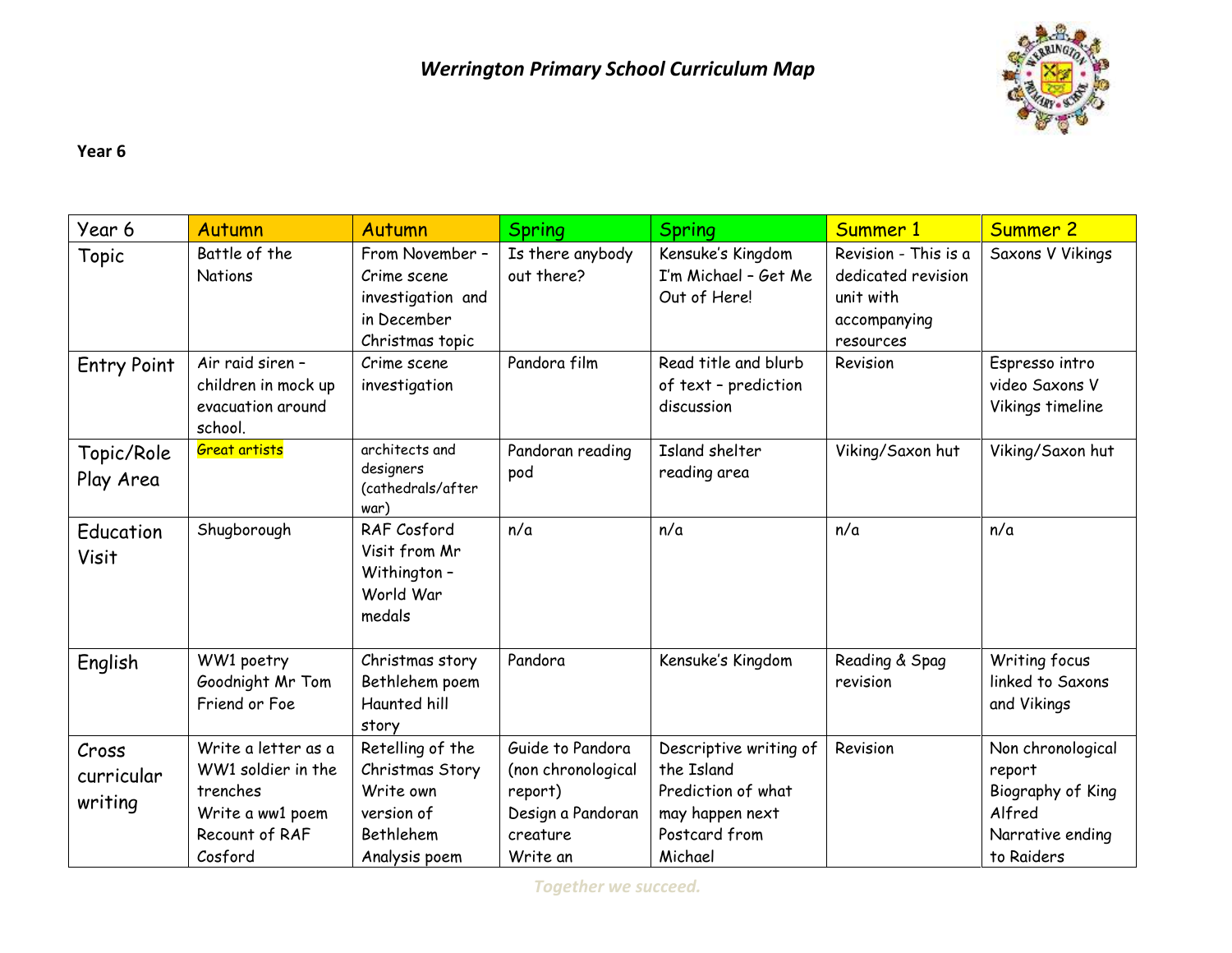

|                                            | Film review of<br>Goodnight Mr Tom<br>Character study<br>Diary entry<br>War medal writing<br>Newspaper report  |                                                                                                                                     | explanation text<br>for the creature<br>Diary entry<br>News report<br>Quest story                                   | Narrative ending to<br>the story                                                                       |                                                                                         |                               |
|--------------------------------------------|----------------------------------------------------------------------------------------------------------------|-------------------------------------------------------------------------------------------------------------------------------------|---------------------------------------------------------------------------------------------------------------------|--------------------------------------------------------------------------------------------------------|-----------------------------------------------------------------------------------------|-------------------------------|
| <b>SPAG</b>                                | Identify noun<br>classes,<br>main/subordinate<br>clauses, use co-<br>ordinating/subordin<br>ating conjunctions | Word classes<br>Standard and<br>non-Standard<br>English<br><b>Expanded Noun</b><br>Phrases<br>Adverbials<br>Range of<br>punctuation | Colons, lists and<br>bullet points<br>Chunks of<br>meaning: the verb<br>'to be' and<br>subject, verb,<br>complement | Using Prefixes (de-,<br>dis-, mis-, over-)<br>Clauses/Phrases/Sub<br>ordinate Clauses<br>Passive Voice | Revision                                                                                | Recap gaps in<br>learning     |
| Research<br>and<br>presentatio<br>n skills | News report<br>WW1 poems/poets                                                                                 | Bethlehem                                                                                                                           | Fact<br>file/explanation<br>text on Pandoran<br>character                                                           | Michael's journey<br>across the Atlantic                                                               | King Alfred the<br>Great                                                                | Enterprise Week               |
| Author<br>Study                            | WW1 poets<br>Michael Morpurgo<br>Michelle Magorian                                                             | Carol Ann Duffy                                                                                                                     | Michael Morpurgo                                                                                                    | Michael Morpurgo                                                                                       | Michael Morpurgo<br>Write in the style<br>of Michael<br>Morpurgo (share<br>with year 1) | Michael Morpurgo              |
| Class Text                                 | Friend or Foe<br>Goodnight Mr Tom                                                                              | Bethlehem                                                                                                                           | Lost                                                                                                                | Kensuke's Kingdom                                                                                      | Kensukes Kingdom                                                                        | Beowulf, Raiders              |
| Class Poem                                 | WW1 poetry                                                                                                     | Bethlehem                                                                                                                           |                                                                                                                     | Haiku poetry                                                                                           | Teacher!<br>Teacher!                                                                    |                               |
| Maths                                      | Coordinates grid<br>of battle sites<br>for WW2                                                                 | Maths problem<br>solving week                                                                                                       |                                                                                                                     |                                                                                                        | Revision                                                                                | Profit and loss<br>accounting |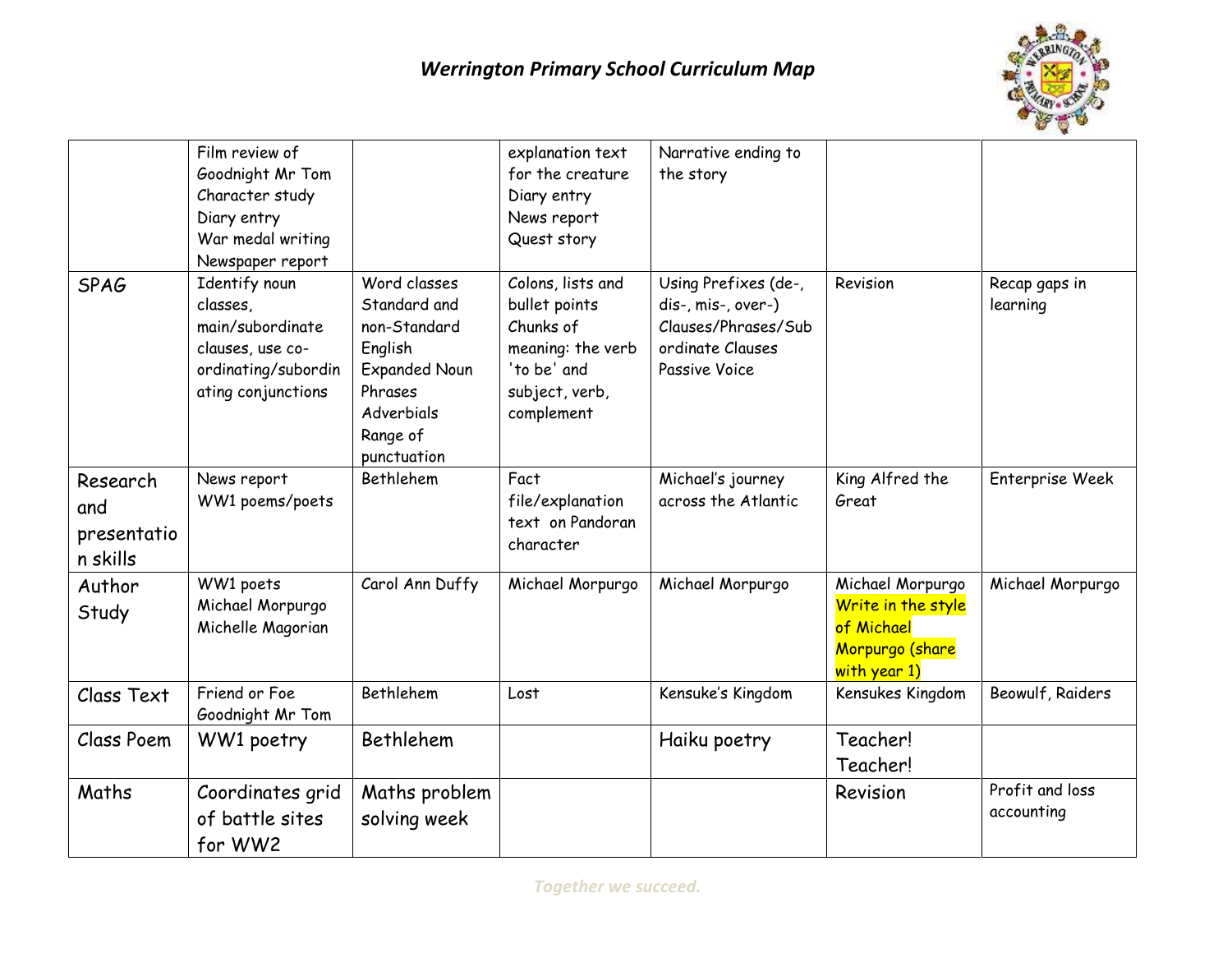

| Science           | Animals<br>including humans<br>- body health,<br>diet, exercise<br>and drugs              | Light it up<br>- how light<br>travels,<br>reflection                                    | Living Things and<br><b>Their Habitats</b><br><b>OUR CHANGING</b><br>WOLRD/<br>THE NATURE<br>LIBRARY-<br>Classification of<br>living things<br>-Reasons for<br>classification | Evolution &<br>Inheritance<br><b>EVERYTHING</b><br><b>CHANGES</b><br>Adaptation and<br>evolution<br>-Parent/off spring<br>inheritance | Revision                             | Electricity           |
|-------------------|-------------------------------------------------------------------------------------------|-----------------------------------------------------------------------------------------|-------------------------------------------------------------------------------------------------------------------------------------------------------------------------------|---------------------------------------------------------------------------------------------------------------------------------------|--------------------------------------|-----------------------|
| History           | Battle of the<br>Nations - WW1,<br>WW2, Falklands                                         | History of<br>Christmas story                                                           | n/a                                                                                                                                                                           | n/a                                                                                                                                   | Revision/Saxons V<br>Vikings         | Saxons V Vikings      |
| Geography         | WW2 maps and key locations                                                                |                                                                                         |                                                                                                                                                                               |                                                                                                                                       | Revision                             |                       |
| <b>D&amp;T</b>    | Shelters (parent morning)                                                                 |                                                                                         | Design a means of transport to be used on<br>Pandora<br>See old qca 6d controllable vehicles                                                                                  |                                                                                                                                       |                                      |                       |
| Art and<br>design | Great artists, architects and designers<br>(cathedrals/after war)                         |                                                                                         |                                                                                                                                                                               |                                                                                                                                       |                                      | Portraits             |
| Computing         | WW2 movie trailers                                                                        | Promotional<br>material for<br>the movie<br>trailer<br>Christmas<br>cards/calende<br>rs | Coding/Revision                                                                                                                                                               | Revision                                                                                                                              | <b>Revision Maths</b><br>and English | Coding                |
| P.E               | Netball                                                                                   | Gymnastics                                                                              |                                                                                                                                                                               |                                                                                                                                       | Athletics                            | Swimming/Rounde<br>rs |
| R.E               | Taking responsibility<br>Link to<br>responsibilities of<br>children who were<br>evacuated | Christmas                                                                               | Sabbath days                                                                                                                                                                  | Easter                                                                                                                                | The Church Begins                    | Rules for Living      |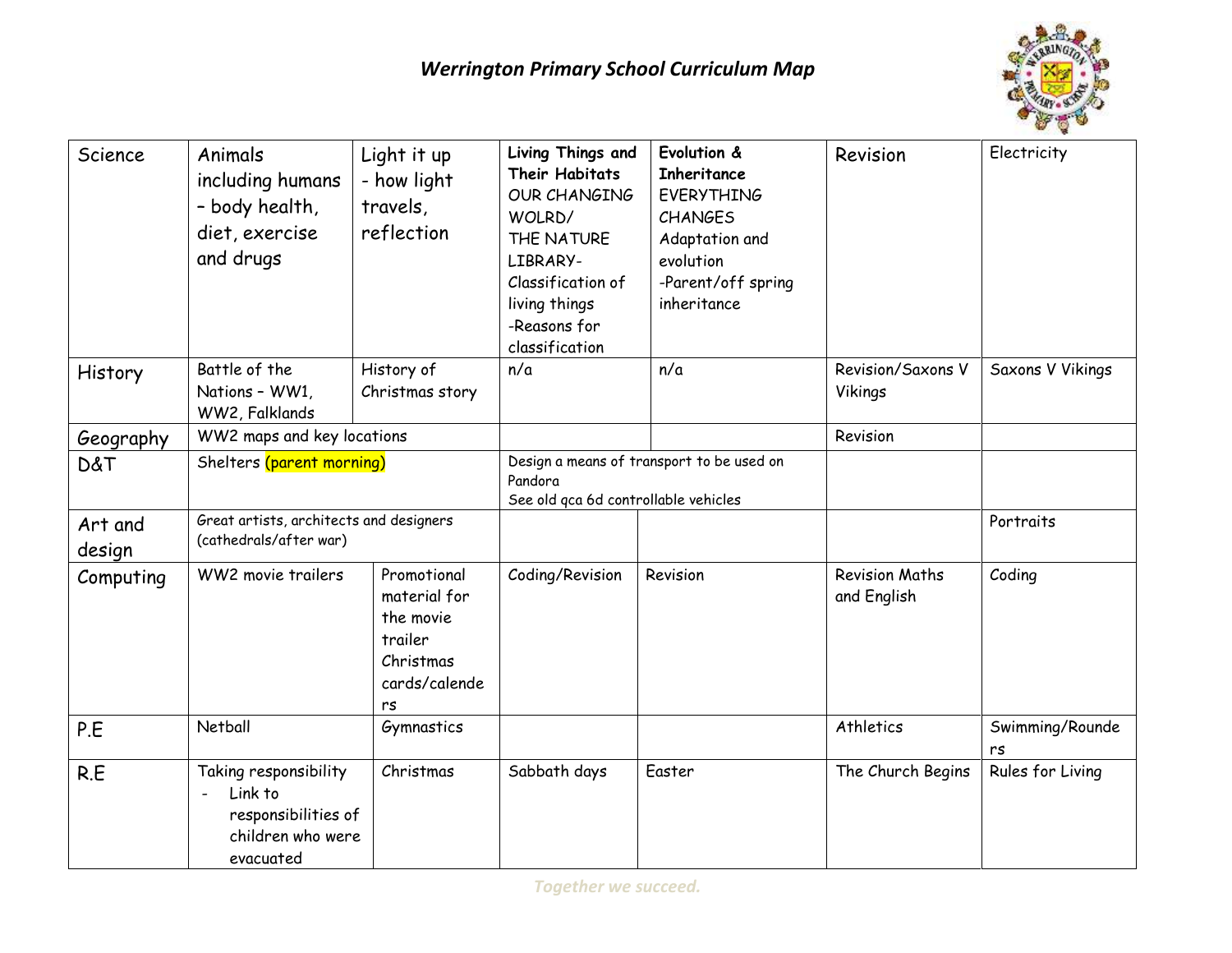## *Werrington Primary School Curriculum Map*



| Music                    | WW1 and WW2 songs                                                                                                                                        | Christmas<br>carols in<br>(English/Germ<br>an)                                                                                                                               | Revision                                                                                                                                                                    | Revision                              | Revision                                                                                                                                                                                                                                                                                                                                                                                                                                                  | Summer Concert                        |
|--------------------------|----------------------------------------------------------------------------------------------------------------------------------------------------------|------------------------------------------------------------------------------------------------------------------------------------------------------------------------------|-----------------------------------------------------------------------------------------------------------------------------------------------------------------------------|---------------------------------------|-----------------------------------------------------------------------------------------------------------------------------------------------------------------------------------------------------------------------------------------------------------------------------------------------------------------------------------------------------------------------------------------------------------------------------------------------------------|---------------------------------------|
| <b>MFL</b>               | Wo sind Deutschland?<br>Hallo! Wie gehts?                                                                                                                | Stille Nacht<br>Tannenbaum -<br>Christmas<br>carols                                                                                                                          |                                                                                                                                                                             |                                       | Revision                                                                                                                                                                                                                                                                                                                                                                                                                                                  | Korper                                |
| Exit point               | Parents assembly -<br>Remembrance                                                                                                                        | Children to<br>sing German<br>songs at<br>Christmas<br>music concert                                                                                                         | <b>Read Kensuke</b><br>Kingdom stories<br>to year 5                                                                                                                         |                                       | Shugborough<br>residential visit                                                                                                                                                                                                                                                                                                                                                                                                                          | Summer Concert                        |
| <b>PSHE</b>              | Taking responsibility -<br>link to responsible<br>actions of children and<br>soldiers during WW1<br>and 2                                                | Getting on and<br>falling out                                                                                                                                                | Going for<br>Goals                                                                                                                                                          | Good to be me                         | Relationships                                                                                                                                                                                                                                                                                                                                                                                                                                             | Changes                               |
| SMSC                     | Showing sensitivity to<br>others.<br>Knowing that feelings<br>can influence<br>behaviour and<br>understand why some<br>feelings sometimes<br>'take over' | Able to listen<br>and show<br>interest in<br>what the other<br>person has to<br>say<br>Able to ask<br>questions that<br>extend your<br>own thinking<br>and that of<br>others | Work with<br>perseverance,<br>concentrate,<br>focus on task<br>and ignore<br>distractions<br>Able to take<br>turns when<br>talking and make<br>appropriate<br>contributions | Showing sensitivity to<br>others      | This Unit provides opportunities to<br>develop learning and life skills that will<br>help pupils to succeed by enabling them<br>to study<br>efficiently and deal with exam<br>pressures and stress in general:<br>o Skill 2: Reflecting on your actions<br>o Skill 4: Identifying and controlling<br>feelings (that can influence behaviour)<br>o Skill 10: Working with perseverance<br>and concentration<br>o Skill 21: Managing competing<br>pressures |                                       |
| <b>British</b><br>Values | Democracy<br>Individual Liberty                                                                                                                          | <b>Individual</b><br>Liberty                                                                                                                                                 | <b>Individual</b><br>Liberty                                                                                                                                                | Individual Liberty<br>The Rule of Law | Democracy<br><b>Individual</b>                                                                                                                                                                                                                                                                                                                                                                                                                            | Individual Liberty<br>The Rule of Law |